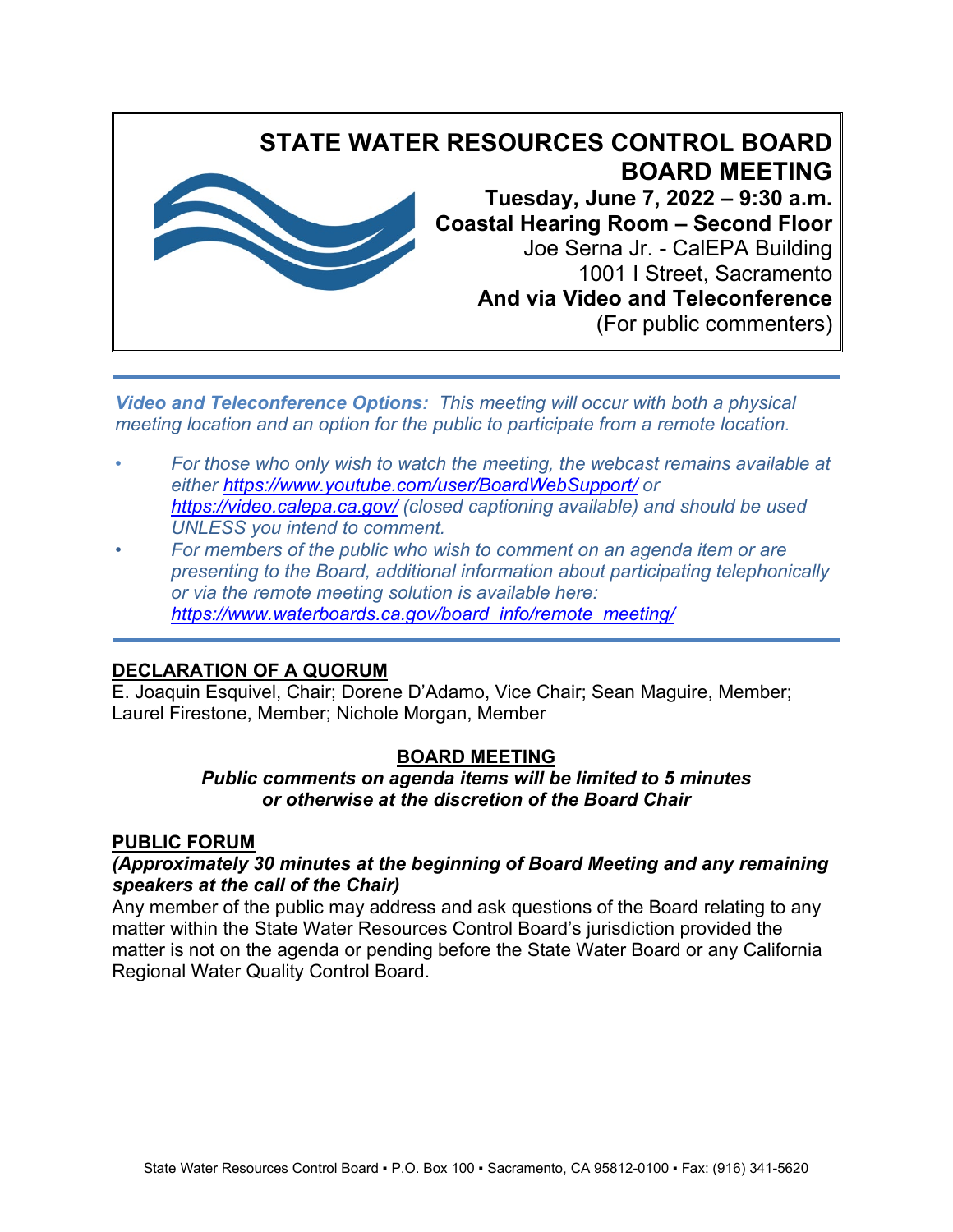### **BOARD BUSINESS**

1. The Board will consider adoption of the May 10, 2022 & May 24, 2022, Board Meeting minutes.

# **UNCONTESTED ITEMS\* (ITEMS 2-3)**

- \*2. Consideration of a proposed Resolution authorizing the Executive Director or Designee to enter into one or more multi-year contracts up to a combined sum of \$4,000,000 for a statewide Wastewater Needs Assessment.
	- [Agenda Item](https://www.waterboards.ca.gov/board_info/agendas/2022/jun/060722_2.pdf)
	- [Draft Resolution](https://www.waterboards.ca.gov/board_info/agendas/2022/jun/060722_2_drftreso.pdf)
- \*3. Consideration of a proposed Resolution to allocate up to \$150,000 in additional funds from the Cleanup and Abatement Account for Phase 1 of the Newport Bay *Caulerpa Prolifera* Eradication Project.
	- [Agenda Item](https://www.waterboards.ca.gov/board_info/agendas/2022/jun/060722_3.pdf)
	- [Draft Resolution](https://www.waterboards.ca.gov/board_info/agendas/2022/jun/060722_3_drftreso.pdf)

### **INFORMATIONAL ITEMS**

- 4. Drought Update and Current Hydrologic Conditions.
- 5. Update on monthly water production and conservation data reported by urban retail water suppliers.

### **DIVISION OF WATER RIGHTS**

- 6. Consideration of a proposed Resolution approving a Voluntary Water Sharing Agreement in the Upper Russian River.
	- [Agenda Item](https://www.waterboards.ca.gov/board_info/agendas/2022/jun/060722_6.pdf)
	- [Draft Resolution](https://www.waterboards.ca.gov/board_info/agendas/2022/jun/060722_6_drftreso.pdf)
	- Change [Sheet](https://www.waterboards.ca.gov/board_info/agendas/2022/jun/060722_6_cs1) #1
	- Staff [Memo](https://www.waterboards.ca.gov/board_info/agendas/2022/jun/060722_6_stffmemo)-[060222](https://www.waterboards.ca.gov/board_info/agendas/2022/jun/060722_6_stffmemo)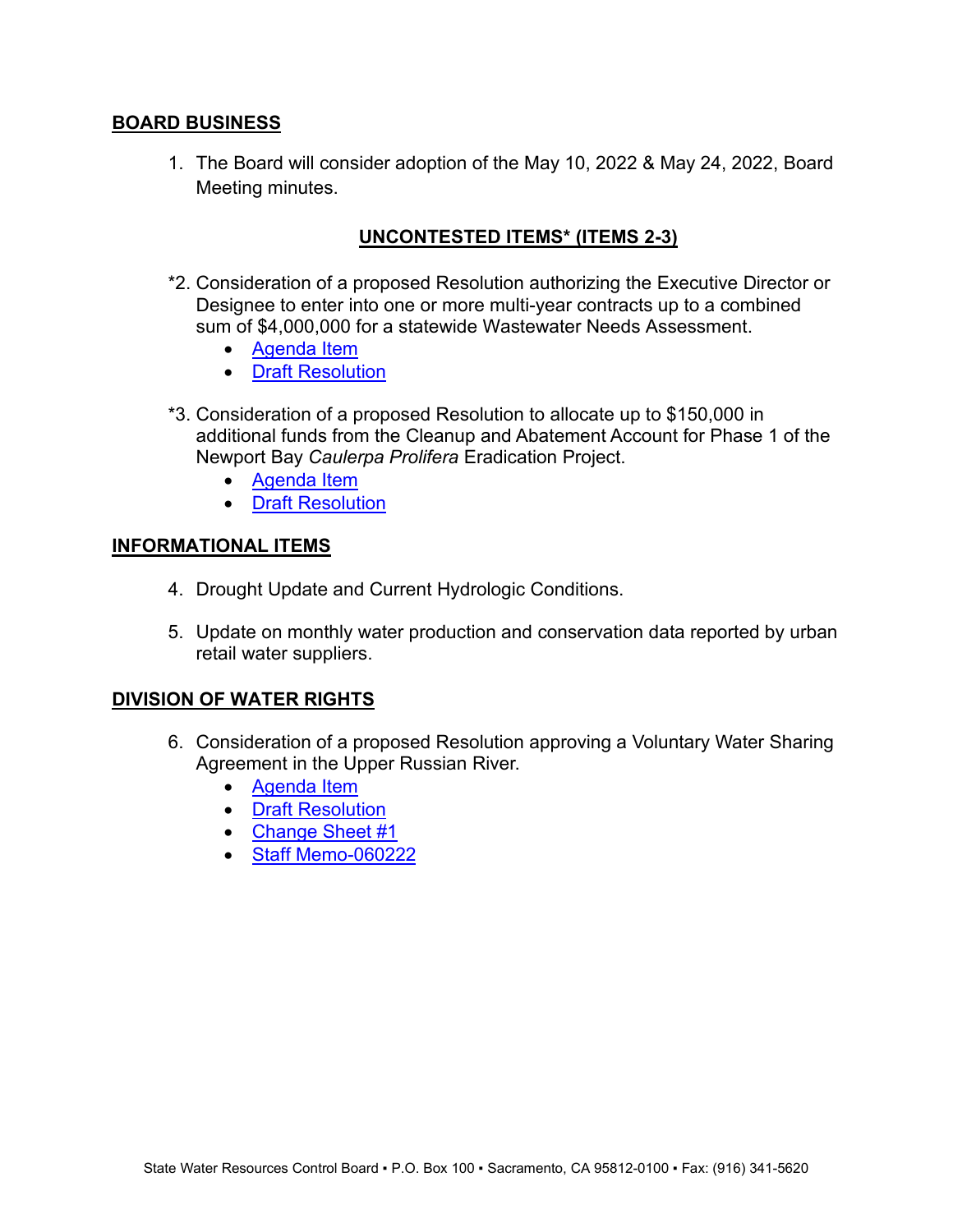### **CENTRAL COAST REGIONAL WATER BOARD**

- 7. Consideration of a proposed Resolution approving amendments to the Water Quality Control Plan for the Central Coastal Basin to improve and clarify waste discharge prohibition language.
	- [Agenda Item](https://www.waterboards.ca.gov/board_info/agendas/2022/jun/060722_7.pdf)
	- [Draft Resolution](https://www.waterboards.ca.gov/board_info/agendas/2022/jun/060722_7_drftreso.pdf)
	- Written Comments (due by 12 noon on May 16, 2022)
- 8. Consideration of a proposed Resolution approving an amendment to the Water Quality Control Plan for the Central Coastal Basin to establish total maximum daily loads for turbidity in the Gabilan Creek watershed, Monterey County.
	- [Agenda Item](https://www.waterboards.ca.gov/board_info/agendas/2022/jun/060722_8.pdf)
	- [Draft Resolution](https://www.waterboards.ca.gov/board_info/agendas/2022/jun/060722_8_drftreso.pdf)
	- Written Comments (due by 12 noon on May 16, 2022)
		- Re[sponse to Comments](https://www.waterboards.ca.gov/board_info/agendas/2022/jun/060722_8_rtc.pdf)

### **INFORMATIONAL ITEMS**

- 9. Update on the implementation of the Central Valley Salt and Nitrate Control Programs.
	- [Agenda Item](https://www.waterboards.ca.gov/board_info/agendas/2022/jun/060722_9.pdf)
- 10. Board Member Report.